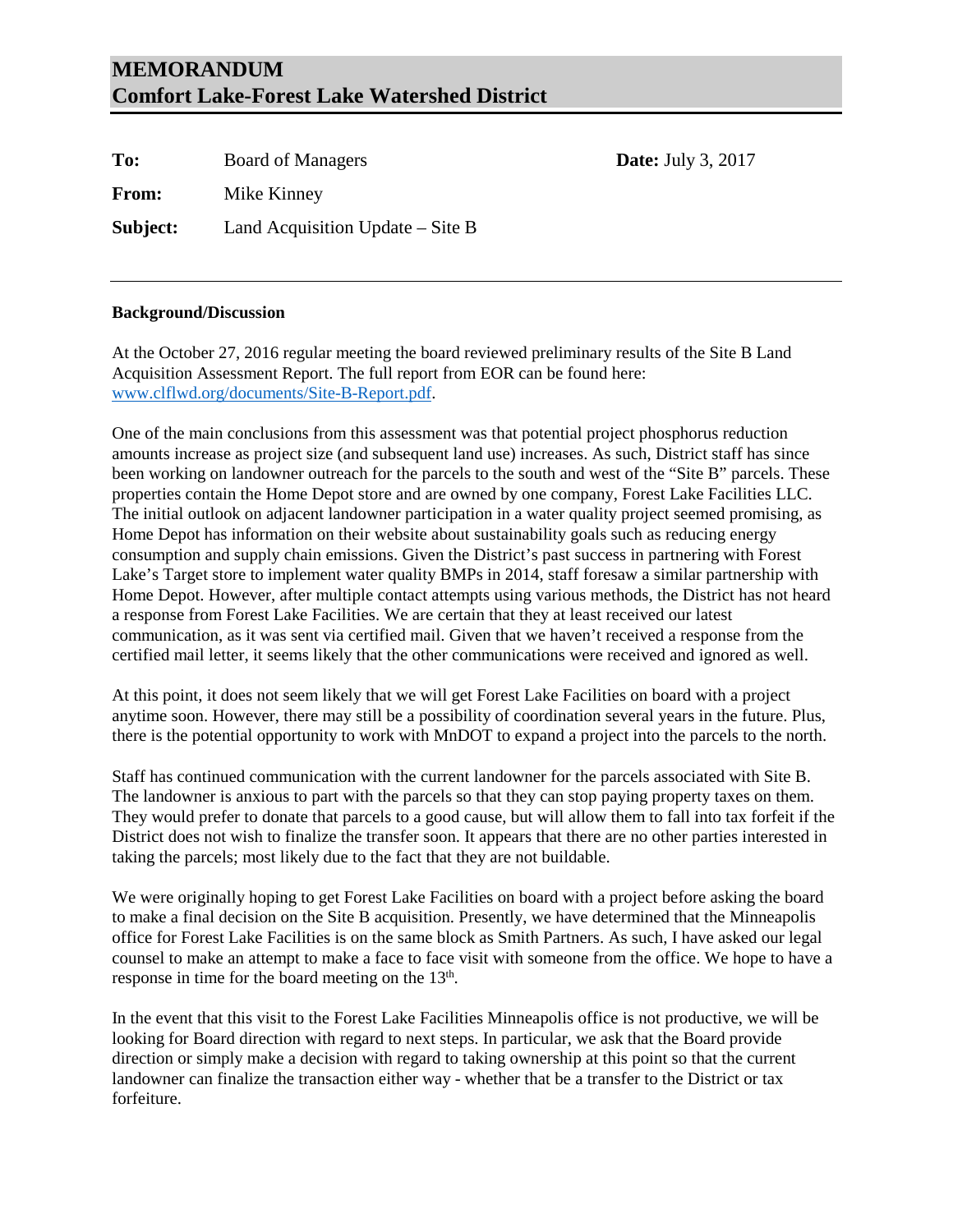## **MEMORANDUM Comfort Lake-Forest Lake Watershed District**

#### **Recommended Action**

Even if we aren't able to get a big P reduction project out of this property initially, the expense to acquire the property could fit into an education opportunity, per section 5720A of the WMP. As such, staff recommends proceeding with acquiring the property so as to pursue opportunities that may exist with MnDOT as well as affording the District the opportunity to pursue a larger project when the opportunity presents itself in the future.

#### **Public Education (5700 Series)** 4.6.7 District-Wide (5720)

A. Education in Public Parks - Land/Water Connection and District Resources: Utilize the District's tax forfeited land and/or partnerships with other public land holders to, in one or more public parks, provide educational information on the water resources and natural resources of the watershed and demonstrate the connection between water quality and water quality best management practices, upland resources, and land management practices. Signage specific to the resources and connections to be highlighted at the park will be developed to increase public understanding of the local resources and to highlight important aspects of the interactions within the natural system. Trails, overlooks, and other methods will be used to encourage interaction with the informational signage.

**Attached:** Figure 7-8 Management Alternative – Option C from Site Assessment Report

**Site Location Map**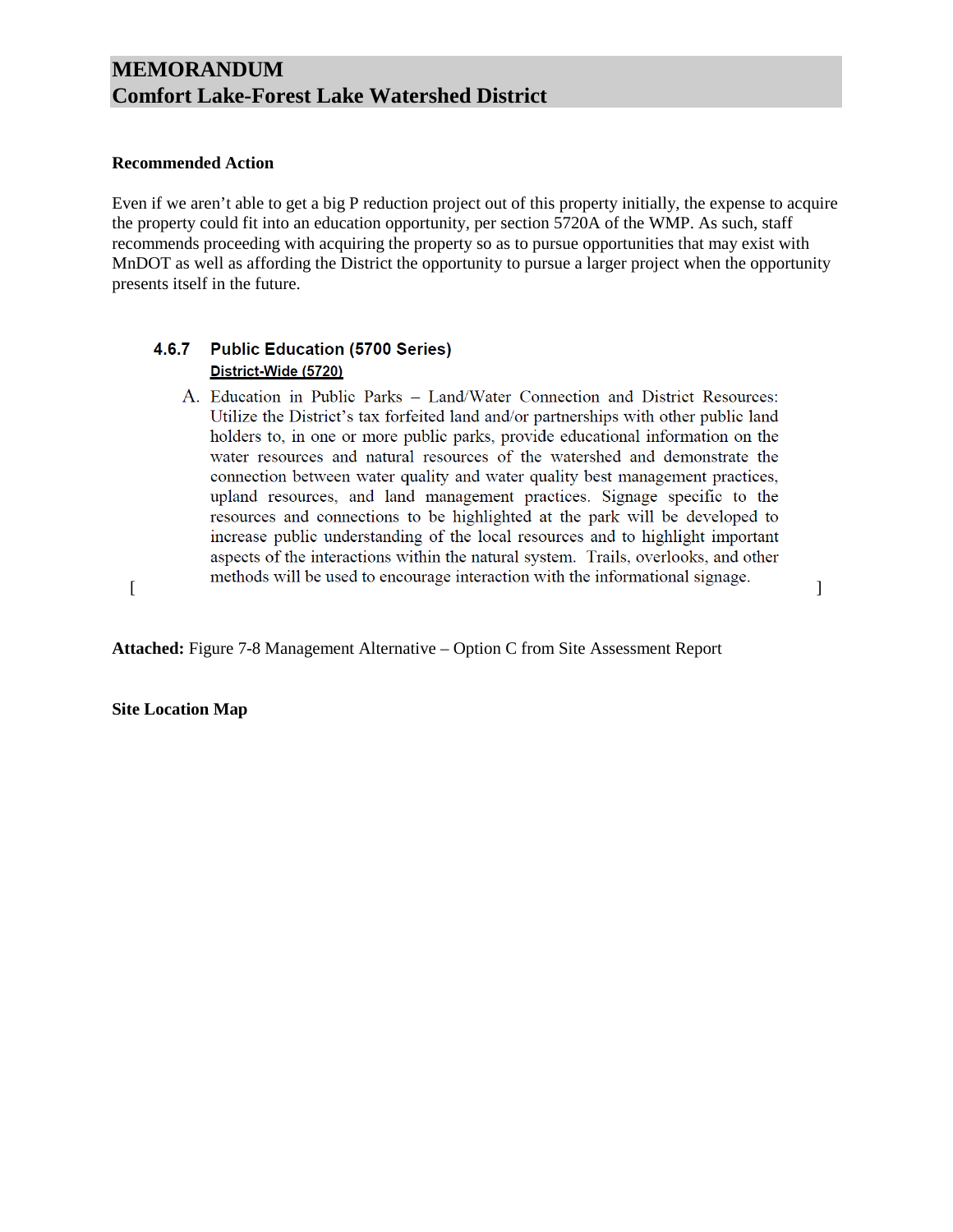# **MEMORANDUM Comfort Lake-Forest Lake Watershed District**